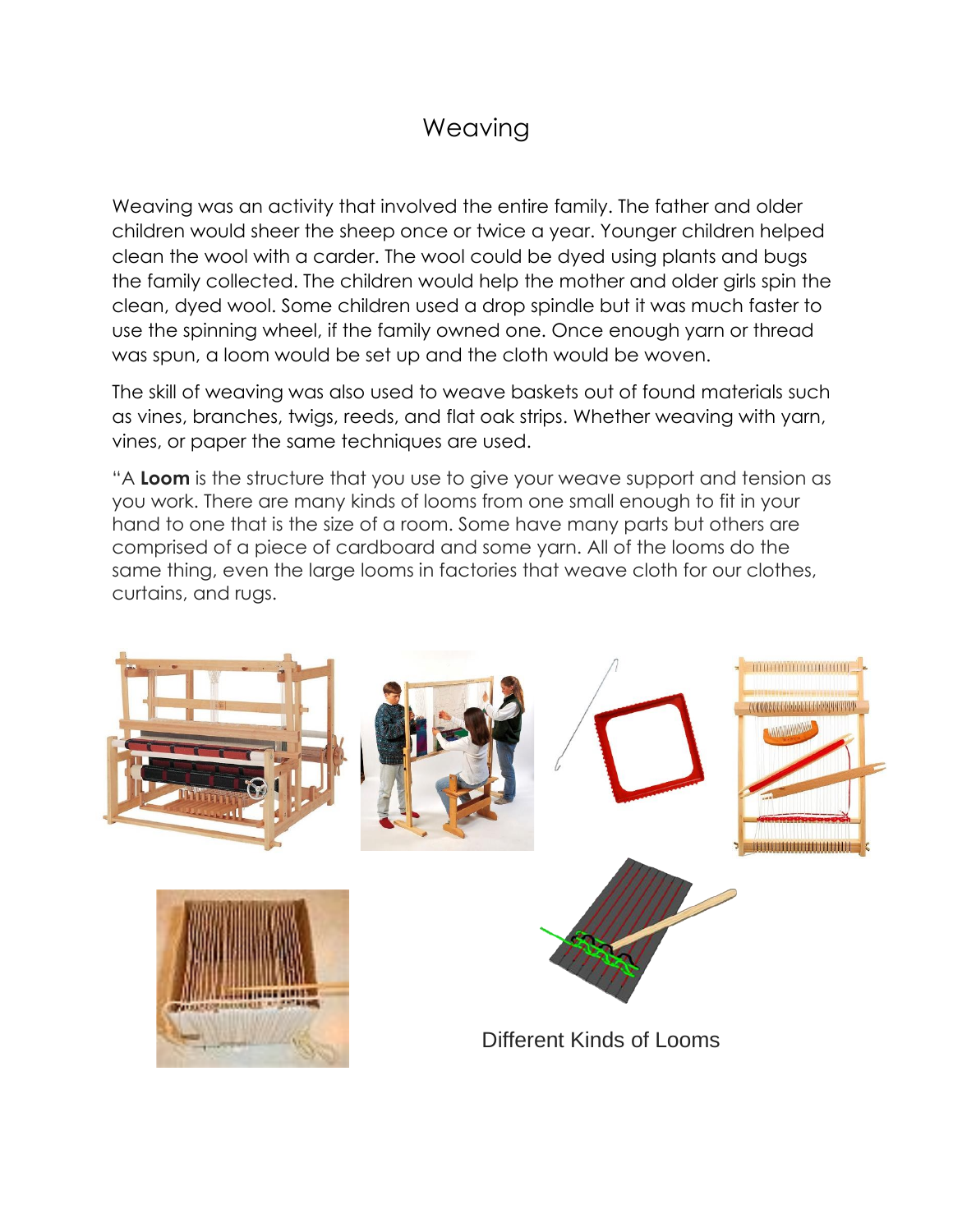

The **warp** thread is the thread that is strung over the loom vertically, and holds the tension while you weave. This is the backbone of your weave.

The **weft** thread is the thread that you weave between, around, and all over the warp threads. It creates your patterns and design in the weave."

Weavers use many kinds of materials. Usually the warp thread is string or yarn but the weft can be wool tufts, yarn, string, branches, vines, leaves or paper. Use your imagination and see what you can weave into your creation!

<https://www.theweavingloom.com/beginners-guide-to-weaving/>

## **Let's weave a paper mat:**

You will need:

- 2-3 sheets of colored paper
- Scissors
- Glue stick or tape



- 1. Fold one sheet of paper in half the hamburger way.
- 2. With scissor cut a straight line from the fold up to the top of the page. Stop cutting about one inch from the top. Repeat cutting the straight line several times. Each time move your scissors over about one inch before your cut.

Cut where the blue lines are drawn on the sample. Make the cut the lines about one inch apart. I have seven cut lines, but you don't need seven lines. Cut at least four lines. It is up to you to choose the number of lines.

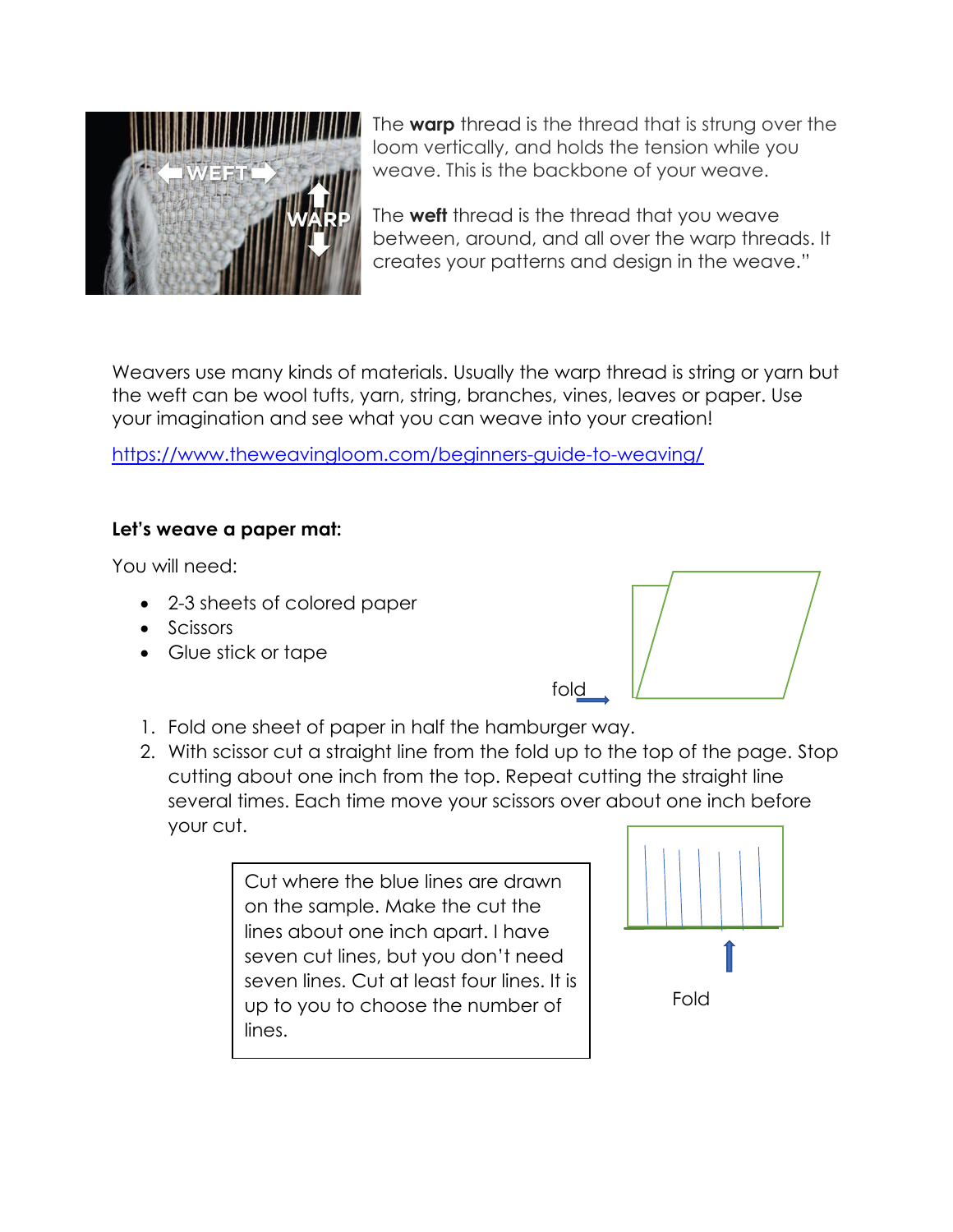- 3. Cut the other sheets of colored paper into strips that are about ¾" to 1 inch wide and the length of the paper.
- 4. Open up your folded paper. Be careful not to rip the paper. This is the **warp** of your loom.
- 5. Begin to weave your colored strips through the unfolded paper. The colored strips are the **weft** in your weaving.
- 6. **Start at the bottom of the paper** with the slits. **Go over the first slit**, **under the next one**, over the third one, under the next one. Repeat until you have woven the entire strip of paper across your warp.
- 7. Pick up the next strip of paper. **You will weave it in the same manner but this time you will begin by weaving under the first slit, then over the next one.** The pattern is reversed. This method holds each strip in place.
- 8. Continue weaving until you reach the top of the warp on your paper loom.

Here is a short video that demonstrates the process.

<https://www.youtube.com/watch?v=sOmYCURzd7Y>

## **Let's weave a small mat!**

You will need:

- A Sheet of cardboard about 4 inches longer than your finished piece
- Scissors
- A ruler to measure where the notches should be cut on the cardboard loom. The ruler helps but is not absolutely necessary.
- Yarn, string, or some other materials.
- Two strips of paper the width of the loom
- Tape

Weaving a mat with yarn follows the same process as described for the paper mat. Set up your loom but measuring and marking the top edge of the cardboard every half inch. Do the same at the bottom edge. With scissors, cut a small slice into the edge of the cardboard at each of your marked lines. Do the same at the bottom edge of the loom.